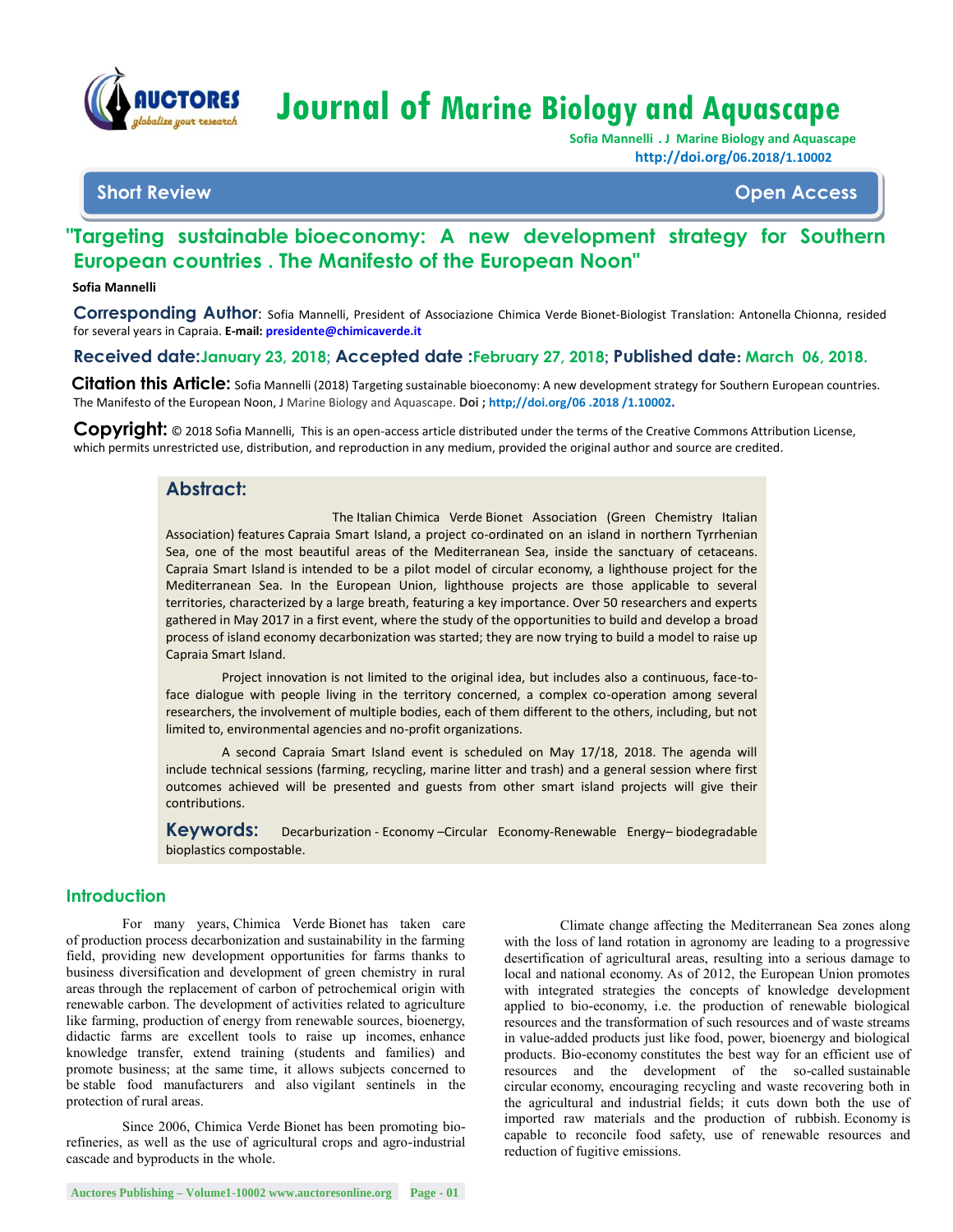For several years, Chimica Verde Bionet has been composed by multiple sections, each of them related to a specific production field (bioenergy, biological composites, dyes, technical means for agriculture, fibers, biological cosmetics, biological cleaning products, etc...). The sea and fishing section has been recently constituted and involves members concerned with fishing, fish organic farming, disposal of fishing nets and production of brand new field materials, such as compostable biomaterials, which are intended to face the complex field of management, enhancement and protection of tourist and environmental marine resources.

The opportunity of coordinating all sections in a complex work in progress on an island belonging to a national park, thus building a pilot model applicable to all small islands in the Mediterranean Sea, has been taken in a jiffy. The island of Capraia, pearl of the National Park of the Tuscan Archipelago, situated in the heart of the sanctuary of cetaceans and not interconnected with the continent, has been selected for that purpose. The municipality of Capraia falls under the province of Leghorn, in Tuscany. The basic idea is that Capraia can be intended as a balance point between anthropic activities and territory; for that reason, it could become a laboratory of circular economy, a virtuous model replicable both in small Mediterranean Sea islands and on a global scale. Capraia distinguishes from all other Mediterranean Sea islands for having a surface area of about 20 square km inhabited by 415 people; it is the only 100% "renewable power island" as the entire electric power needs of the inhabitants is satisfied by an Energy pilot plant fed by biodiesel.

Even though the tip of this project is very high, everything was raised up from the bottom. We can say that the island itself raised up the project, through a process of participation involving the entire island population. For years, some residents have cultivated the idea to fight for the "decarbonization" of local economy, by working not only (as it is used to do) on Energy Plan, but also moving up to promote a sustainable management of building, farming, fishing, tourism and internal mobility, giving a primary role to waste collection, disposal and reuse as well as to the optimization of water procurement and distribution services, including people education to water consumption. Being Capraia an island, harbor ecology plays a fundamental and central role in this perspective. Capraia harbor is not only meant to be a logistic structure for inhabitants, visitors and goods, both also a sort of visiting card toward the outer world. It is also a key point in the revival of rugged Capraia rural attitude. Island territory is featured by a landscape consisting of beautiful terraces facing the sea.

Over 50 researchers and experts gathered in May 2017 in a first event, where the study of the opportunities to build and develop a broad process of island economy decarbonization was started; they are now trying to build a model to raise up Capraia Smart Island.

The model consists of different themes synergically analyzed and built; all of them are dealt with according to the three pillars of sustainability, I.e. technical feasibility in all components of the economic, environmental and social matters. The areas identified are: Energy, Waste, Water, Farming, Sustainable Mobility, Buildings Energy Efficiency, Harbor Ecology, Fishing.

As for energy, production of energy from renewable sources and development of a software capable of assisting decisionmakers, scientific community and island parties concerned (local authorities, public services, tour operators) in renewable energy production process (photovoltaic, tidal, wind and accumulation power) and improving energy efficiency in island system (including electric mobility and water production through deionization with the recovery of concentrated salt coming out of the water desalination plant) were concerned.

After having defined best scenarios, we shall proceed to the realization of the smart grid on the island to test defined model sources.

**Waste:** the waste field should be characterized by an excellent collection of paper, organic stuff, glass, metal cans, and plastics. In addition, waste oils and exhausted batteries should be considered. Doorto-door collection should be organized; tourists and seamen should be aware of the importance of a good differential waste collection. Plastic, glass, cans and exhausted batteries shall be compacted after collection and shipped by sea to the continent, while the production of bioenergy (biogas) shall be started from organic stuff. From the digestate product from biogas obtained only by paper collected in twigs and residues of public green areas, a soil conditioner for farming and island family gardens shall be obtained. A public spot light shall be fed by exhausted oil. Public signs and communication campaigns for a correct waste differentiation will be promoted both in winter, where island population shall not exceed 200 souls, and in summer, when peaks of 3500 people can be attained. Through environmental education on issues related to marine litter on one hand and the recourse to specific regulations on the other hand, it should be possible to reduce plastic on the island, from bottled water to dishes, while it is expected to replace it with biodegradable compostable products which will then be disposed in the biogas plant to be placed in the ecological waste collection area. As for detergents and household products, the use of plug products shall be promoted. For typical hotel disposable detergents and cosmetics, provisions shall be made for the use of containers made of bioplastics and biodegradable and compostable bioplastics. The use of products with minimum packaging shall be encouraged.

Water: Unfortunately, water sources are not enough to ensure water to all the citizens, especially in the summer. Too much bottled water is consumed. Provisions should be made for the installation of two "water houses" (harbor and village) delivering free fresh water, natural or sparkling to cut down the use of PET bottles. Water supply in some of the smaller islands, not connected to the mainland, has to be implemented by means of barges or tankers. This solution is featured by extremely high social expenditures (around 15  $\epsilon$  per cubic meter) and in case of bad weather conditions it is not possible to guarantee the continuity of supply. Capraia has a reverse-osmosis desalination system. Thanks to that, costs are considerably reduced ( approximately  $1 \in per$ cubic meter, including depreciation), although the garrison of two components is required: energy management (every cubic meter of water requires from 2 to 3 kwh) and the environmental management, mainly related to the proper discharge of saline concentrate, which under certain conditions may cause anoxia and/or increase in salinity up to 65-70 gr/l with potential damage to the marine phanerogams. While the second aspect may be kept under control with the use of appropriate diffusers or through techniques of recovery of the salt present in the brine, the theme of energy remains the hard point. The model consisting of desalination + renewable energy is a sustainable one. The model consists of integrating water desalination plant with sources of renewable electricity, getting a sustainable management of the saline concentrate discharged into the sea by using these salts in biological cleaning products. Another question is waste water coming out of the sewer system. Purification of such waste should be promoted to get water for irrigation and avoid the loosing of a resource.

**Agriculture**: it is clear that such an important goal like getting a smart integrated island should be started from the farming system, not as a picture but as a primary productive structure for every future development and especially for an island. The development of organic farming is already consolidated. An island according to the model "Capraia" shall be a laboratory for the safeguard of biodiversity, which is present at natural level, in endemic species and officinal plants, but also a type of sustainable agriculture, going over to biological farming as a model of agricultural ecology.